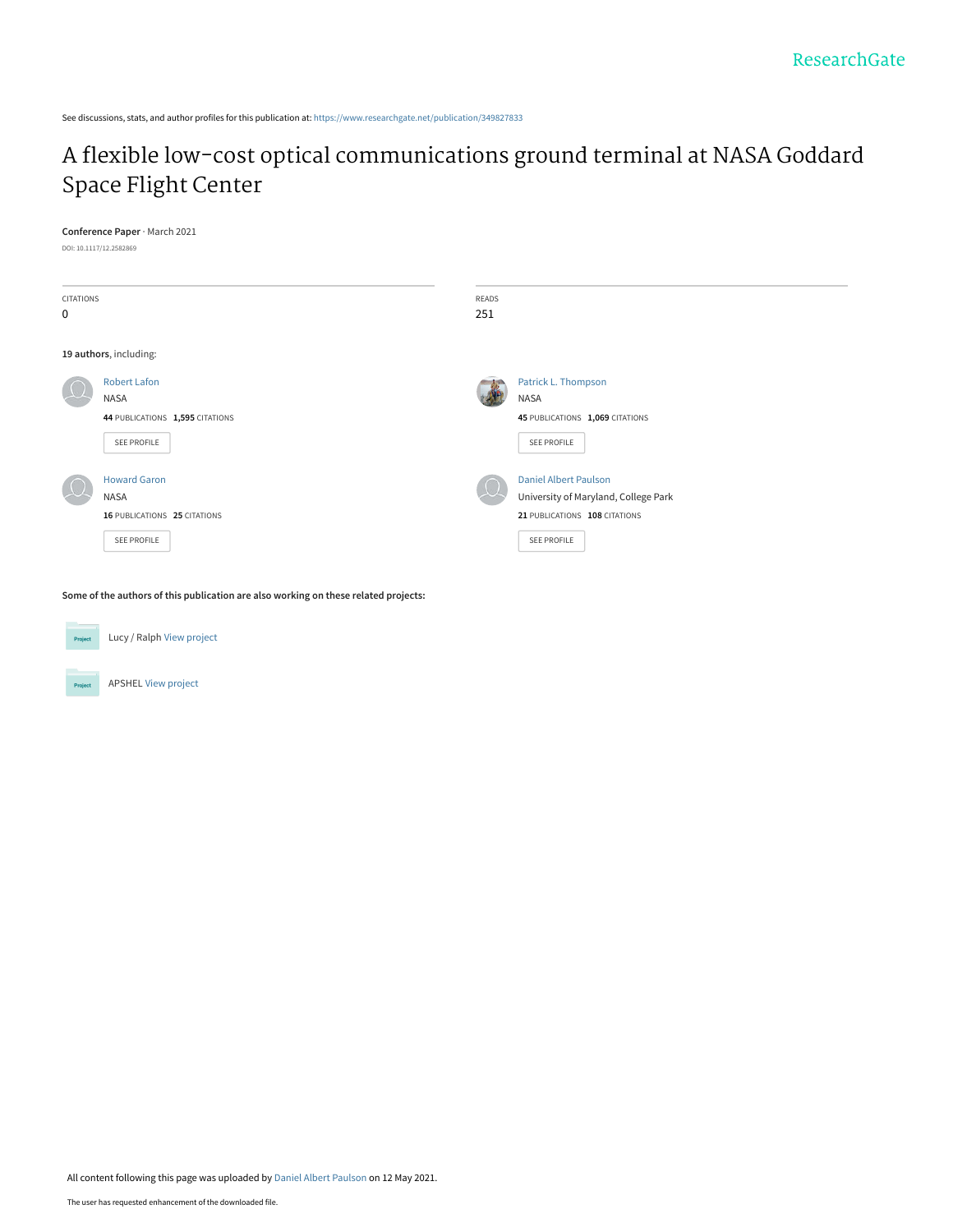# **A flexible low-cost optical communications ground terminal at NASA Goddard Space Flight Center**

# Robert E. Lafon<sup>a</sup>, Armen Caroglanian<sup>a</sup>, Haleh Safavi<sup>a</sup>, Nikki Desch<sup>a</sup>, Victoria C. Wu<sup>a</sup>, Manuel Buenfil<sup>a</sup>, Patrick Thompson<sup>a</sup>, Scott Merritt<sup>a</sup> , Steve Hall<sup>b</sup>, Howard Garon<sup>c</sup>, Dan Paulson<sup>c</sup>, John V. Speer<sup>c</sup>, Mark Wilson<sup>d</sup>, Ron Miller<sup>e</sup>, Tom Haas<sup>f</sup>, Bruce Trout<sup>g</sup>, Richard Mason<sup>g</sup>, Jerome **Hengemihleg**

<sup>a</sup>NASA-Goddard Space Flight Center, 8800 Greenbelt Road, Greenbelt, MD, USA 20771 <sup>b</sup>Cimarron Software Services, Inc., Peraton Inc.<br><sup>c</sup>Science Systems and Applications Inc. Science Systems and Applications, Inc*.* d Stinger Ghaffarian Technologies Inc. e Bay Engineering Innovations, Inc. f Integrity Applications Inc. g Microtel LLC

#### **ABSTRACT**

We present the status of ongoing work at NASA-Goddard Space Flight Center (GSFC) to build a low-cost flexible ground terminal for optical communication. Previous laser communication missions at NASA have been supported by one-of-akind ground terminals built specifically for each mission. If NASA is to build a global network of optical terminals to enable widespread use of optical communications, then a blueprint for an economical ground terminal able to support a variety of missions is needed. With this goal in mind, NASA is constructing a ground terminal in Greenbelt, Maryland to enable testing of new ground terminal technologies from industry to academia. **Keywords:** laser communication, optical ground terminal, adaptive optics

### **1. INTRODUCTION**

Optical communication offers a way for space missions to return collected data to Earth at high rates not possible with radio frequency communications. Additionally, the size, weight, and power requirements of an optical terminal needed for a given data rate are far less than that of an equivalent RF terminal. Given these advantages, it is expected that laser communications will be used on a growing number of spacecraft launched by NASA as well as other governmental organizations and industry.

To date a major impediment to widespread adoption of laser communication has been the lack of an existing ground network infrastructure. A mission that wishes to take advantage of laser communication not only needs to invest in an optical space terminal, but it must also finance the creation of ground terminals to receive the downlink signal. This adds significant additional cost. Missions that do decide to incur the cost of financing a network of ground terminals end up building highly specialized optical receivers that are operable as receivers for that specific mission only. Significant Non-Recurring Engineering (NRE) cost is invested to build highly specialized one-of-a-kind ground terminals that go into storage after that particular mission is over. This is not an economical approach and does nothing to grow the number of optical ground stations available to future missions. In essence, each mission that wants to take advantage of the benefits of laser communication has to start from scratch to provide a ground terminal network to support it. As long as this is the case, the cost for using laser communications will be too high for most missions to consider.

What is needed is a standard optical ground terminal design that is flexible enough to serve as a receiver for a wide range of future missions – a ground terminal that can be quickly reconfigured to receive downlinks at different wavelengths using different signal formats. By investing NRE once to develop such a flexible ground terminal and using it to create a minimal network of ground terminals, a path towards an organically growing network of ground terminals can be cleared. If the existing optical ground terminal network is not sufficient to meet the needs of a given mission, then that mission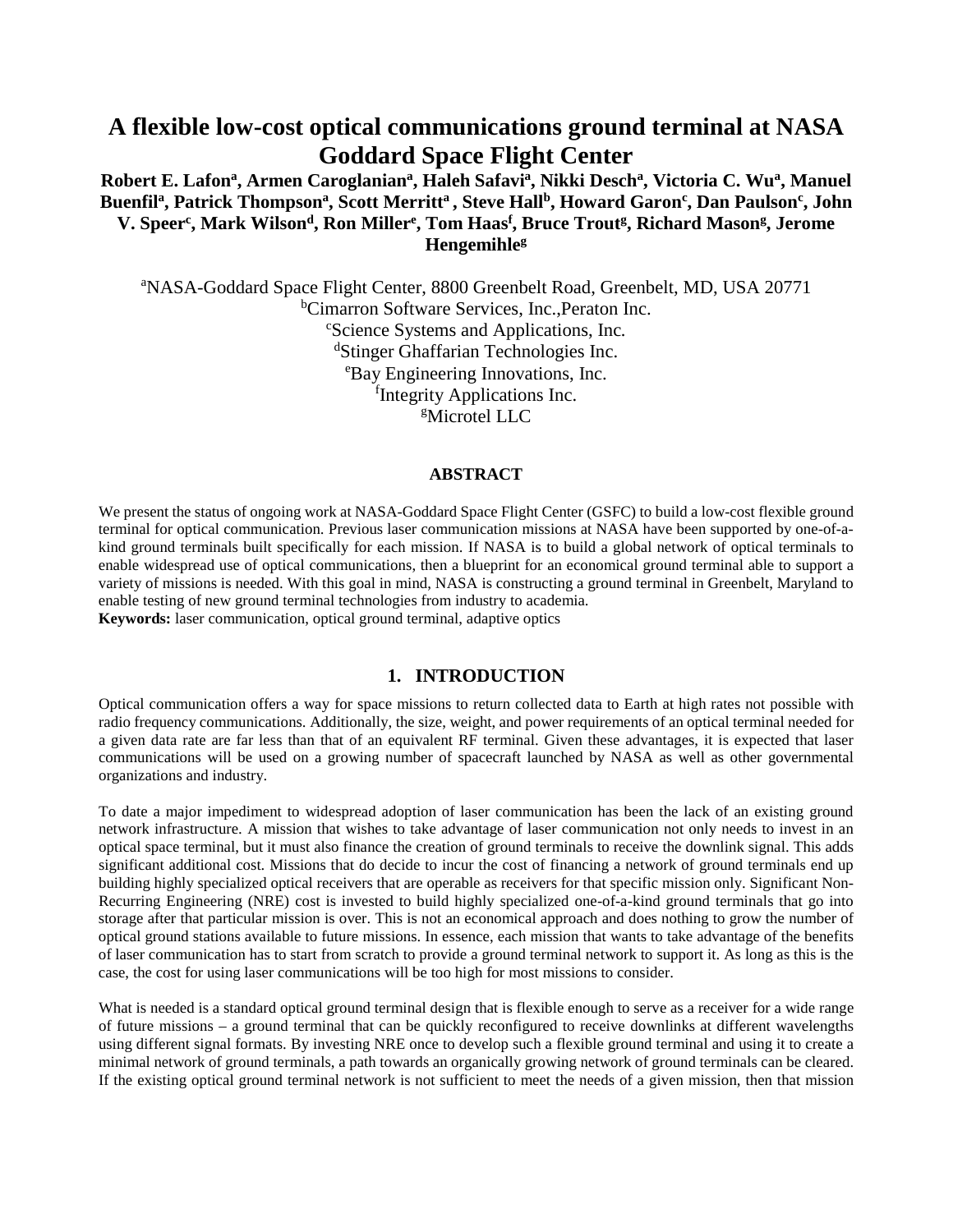need only finance the procurement of additional copies of the flexible ground terminal. No additional engineering is required. When that mission has ended, it leaves behind a larger network that will now be available to support future missions. In this way the ground network can grow economically as the demand grows.

It is with this in mind that we are building a flexible Low Cost Optical Terminal (LCOT), which will be a prototype for NASA's future optical ground terminal network.

### **1.1 Background**

Past NASA laser communication missions have made use of ground terminals that broadly fall into one of two categories: Compact, highly specialized ground terminals such as the Lunar Laser Communications Ground Terminal (LLGT) installed at the White Sands Complex (see fig 1 top), and highly flexible and reconfigurable large facility ground terminals such as JPL's Table Mountain Facility (see fig 1 bottom).





Figure 1. Top: Image of the LLGT at White Sands used to receive the 622Mbps downlink from the Lunar Laser Communication Demonstration (LLCD). Bottom: JPL's Table Mountain Facility used in many laser communication demonstrations such as LLCD and that will be used to receive the Laser Communication Relay Demonstration (LCRD) downlink.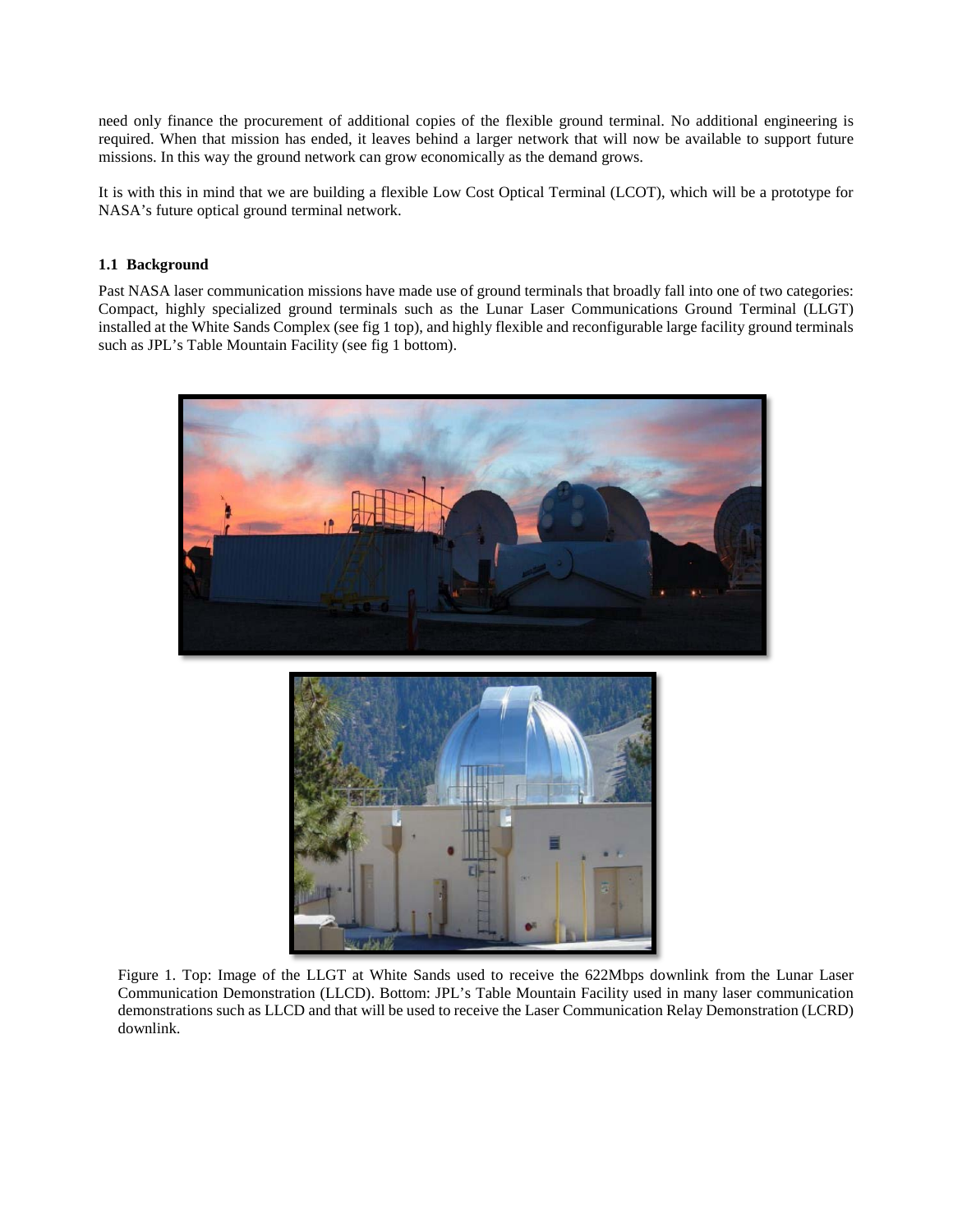The LLGT consisted of four 40cm diameter receive telescopes and four 15cm transmit telescopes custom built for the LLCD mission by MIT-Lincoln Labs. The LLGT was successful in receiving the downlink from the LLCD space terminal on board the LADEE spacecraft orbiting the moon. While it is planned to re-use much of the LLGT telescopes and optics (the Free-Space Optical System) for receiving the downlink from the Artemis manned mission to the moon in 2023 – the Optical to Orion (O2O) project – the entire optical system has to be disassembled and transported to an optical lab to modify it to be compatible with the different wavelengths used on O2O – a lengthy and costly process. This is not a design that would lend itself to being flexible and able to quickly transition from supporting one mission to another using different wavelengths. Additionally, the LLGT did not have Adaptive Optics (AO), making it impossible for it to support receiving a coherent communications format such as the Differential Phase Shift Keying (DPSK) format used by the Laser Communication Relay Demonstration (LCRD).

In contrast, JPL's Table Mountain Facility makes use of a 1-meter diameter telescope in a Coude configuration that directs the received light down to a laboratory located below the telescope where it can be sent to various different optical tables to support receiving of different communications formats. While this allows the TMF to have extreme flexibility it comes at the cost of a large infrastructure footprint and is not a model that lends itself to building many copies in many locations to support a growing number of laser communications missions.

## **2. THE LCOT FACILITY**

#### **2.1 The LCOT Site**

In 2018 funds were allocated to build a dome and equipment shelter at the Goddard Geophysical and Astronomical Observatory (GGAO) to support work on laser communication to using an existing 25cm telescope to receive a downlink from LEO satellites. The dome was sized to support future use of a much larger telescope. The dome diameter is 16'. The equipment shelter is climate controlled and has interior dimensions of 10'x14'. The site has optical fiber connection to the GSFC main campus and ample electrical power available (see fig 2).



Figure 2. The location of the LCOT facility at the Goddard Geophysical and Astronomical Observatory (GGAO) approximately 2 miles northeast of the Goddard Space Flight Center main campus.

Shortly after construction was completed in 2019, direction was given to proceed with procuring a much larger 70cm aperture telescope to serve as a testbed optical ground terminal, with the goal of constructing a ground terminal that could be demonstrated as a receiver for the optical space terminal that will fly on the Artemis II manned mission to the moon in late 2023.

The equipment required to support optical communication with the Artemis mission would leave no space for operations in the equipment shelter, so additional office space was secured in a nearby building, with the possibility of eventually adding an additional shelter to house operations in the future (see fig 3).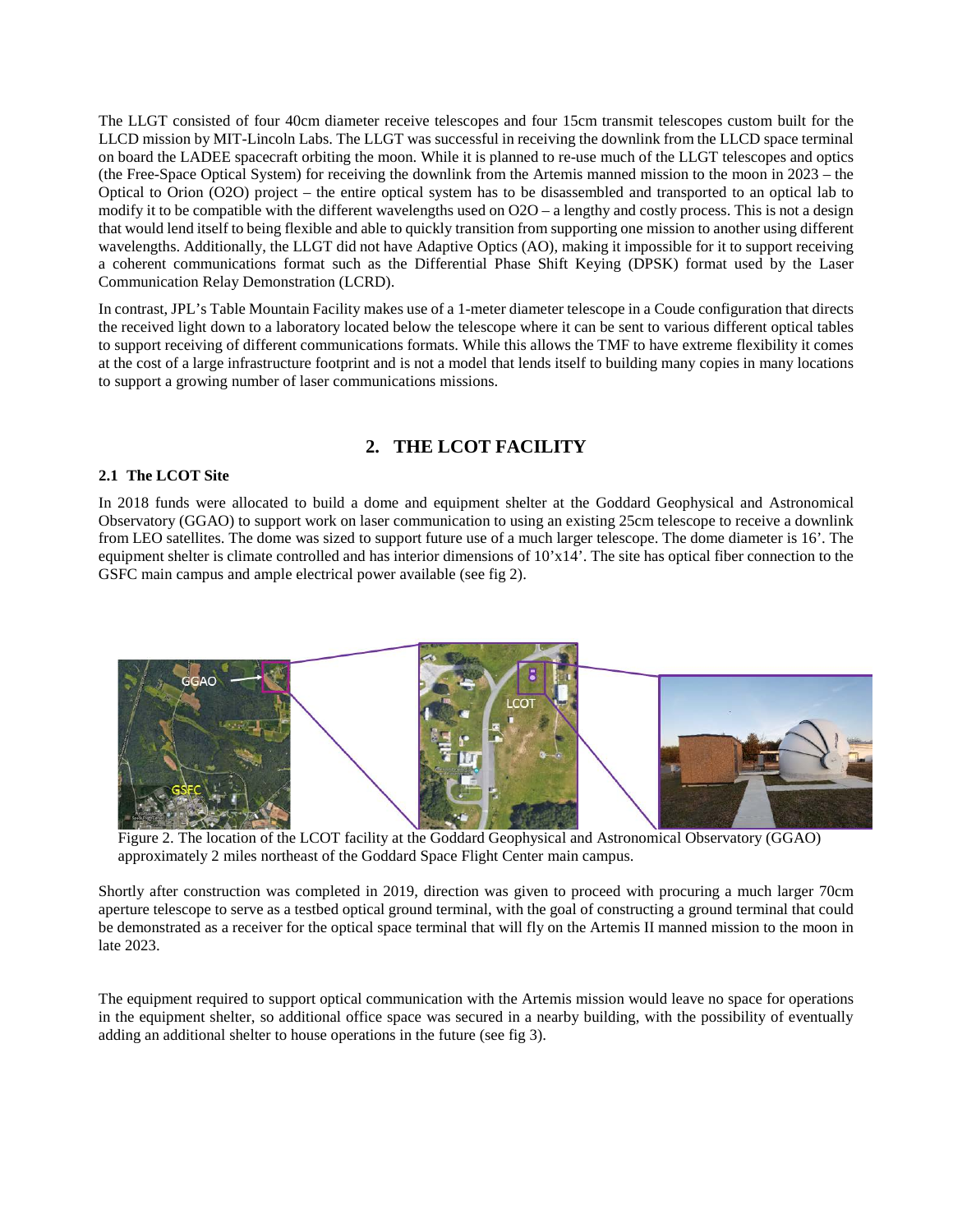

Figure 3. Aerial view of the LCOT site.

The GGAO is already host to regular outdoor laser operations by the Satellite Laser Ranging station, so procedures for use of lasers on site are already well-established.

## **2.2 The LCOT Receive Telescope**

When the project was funded to procure a large receive telescope to serve as the foundation of a flexible ground terminal, there were many considerations in deciding what would be most appropriate for use as a laser communication receiver. The goal was to construct a ground terminal capable of supporting missions from LEO to lunar distances. The telescope needed to have sufficient aperture to receive the weak signals from a space terminal at the moon, while also having the ability to precisely track a LEO traversing the sky at a large angular rate. The design of the telescope needed to lend itself to rapid reconfiguration of the optical systems that filter the received signal and couple it into the optical fibers that then carry the signal to the modem. The telescope also needed have a small infrastructure footprint.

As a basic framework, a large aperture telescope with a dual Nasmyth configuration offered the potential to provide maximum flexibility and ease of reconfiguration while requiring a small infrastructure footprint. A commercial 70cm telescope was found with this configuration: the Planewave CDK 700 (see fig 4).



Figure 4. Model of the Planewave Instruments CDK700 telescope. Rotating tertiary mirror can direct the received light out along the elevation axis to the Nasmyth ports on either side of the telescope.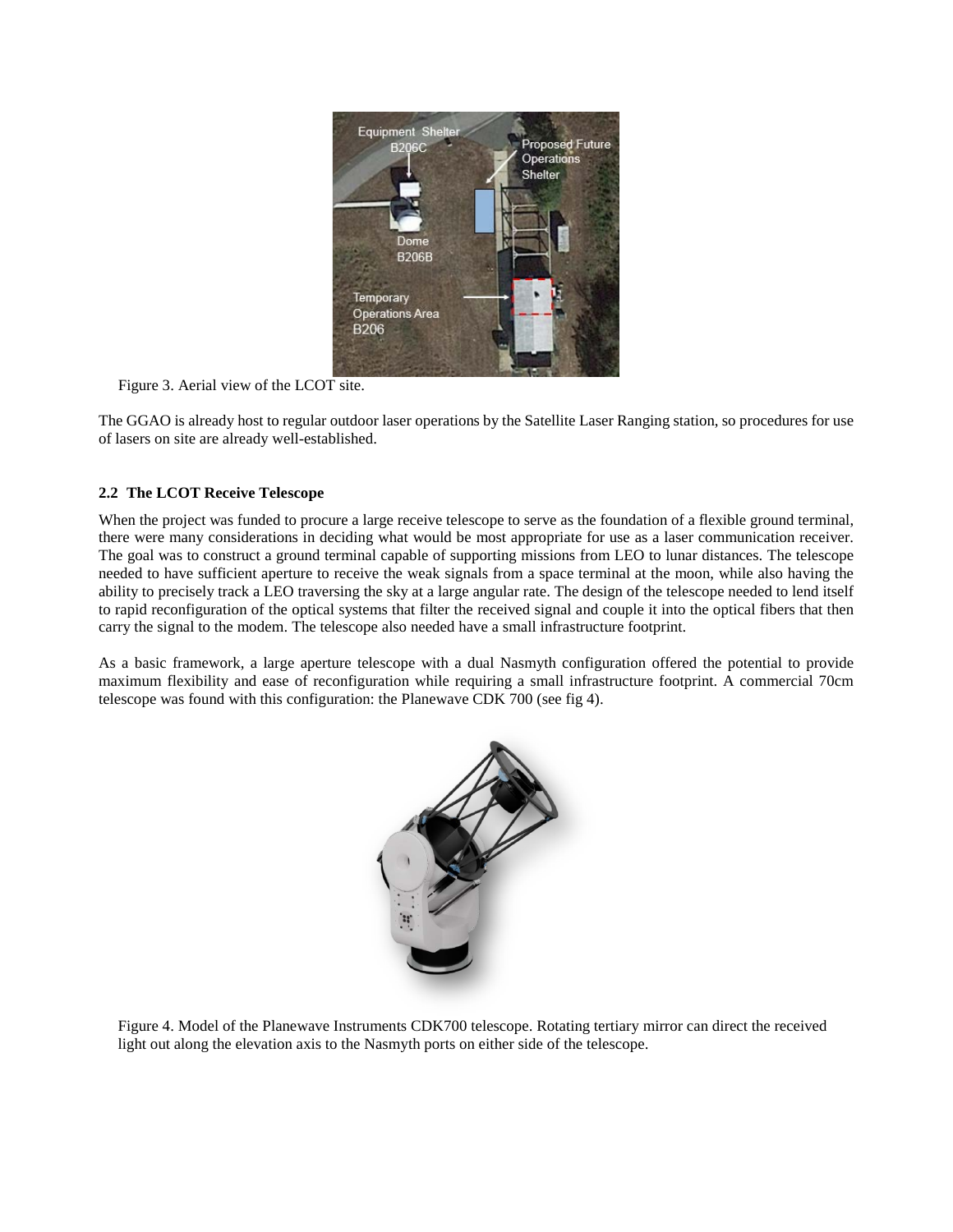The CDK 700 optical design, however, was not optimal for our needs. The secondary obscuration of the CDK 700 was nearly 50% the diameter of the primary. This degree of obscuration not only reduces the amount of signal photons collected by the telescope, but also spoils the coupling efficiency of the signal into optical fiber due to diffraction effects. Additionally, the CDK700 was not designed to support the significant mass of the optical benches that would be mounted on the Nasmyth ports and the transmit telescope assembly that would need to be attached to the telescope body. Planewave Instruments did a significant redesign of the telescope to meet our requirements (see fig 5).



Figure 5. Render of redesigned Planewave Instruments 70cm diameter telescope.

The initial Corrected Dall-Kirkham optical design was changed to a Ritchey-Chretien dual Nasmyth design, reducing the secondary obscuration diameter to approximately 20% of the diameter of the primary. The mount was ruggedized to support the additional weight of the optical benches that would be attached to either side of the telescope. The telescope itself was strengthened to allow for the additional mass of a transmit telescope assembly and a solar window to attach to the telescope body. The structure is designed to support optical benches with a weight of up to 300 lbs. attached to either Nasmyth port. The telescope body is designed to support a transmit telescope assembly with a weight of up to 300lbs (see fig 6).



Figure 6. Conceptual rendering of the LCOT telescope with side-mounted optical benches and transmit optical telescope assembly attached.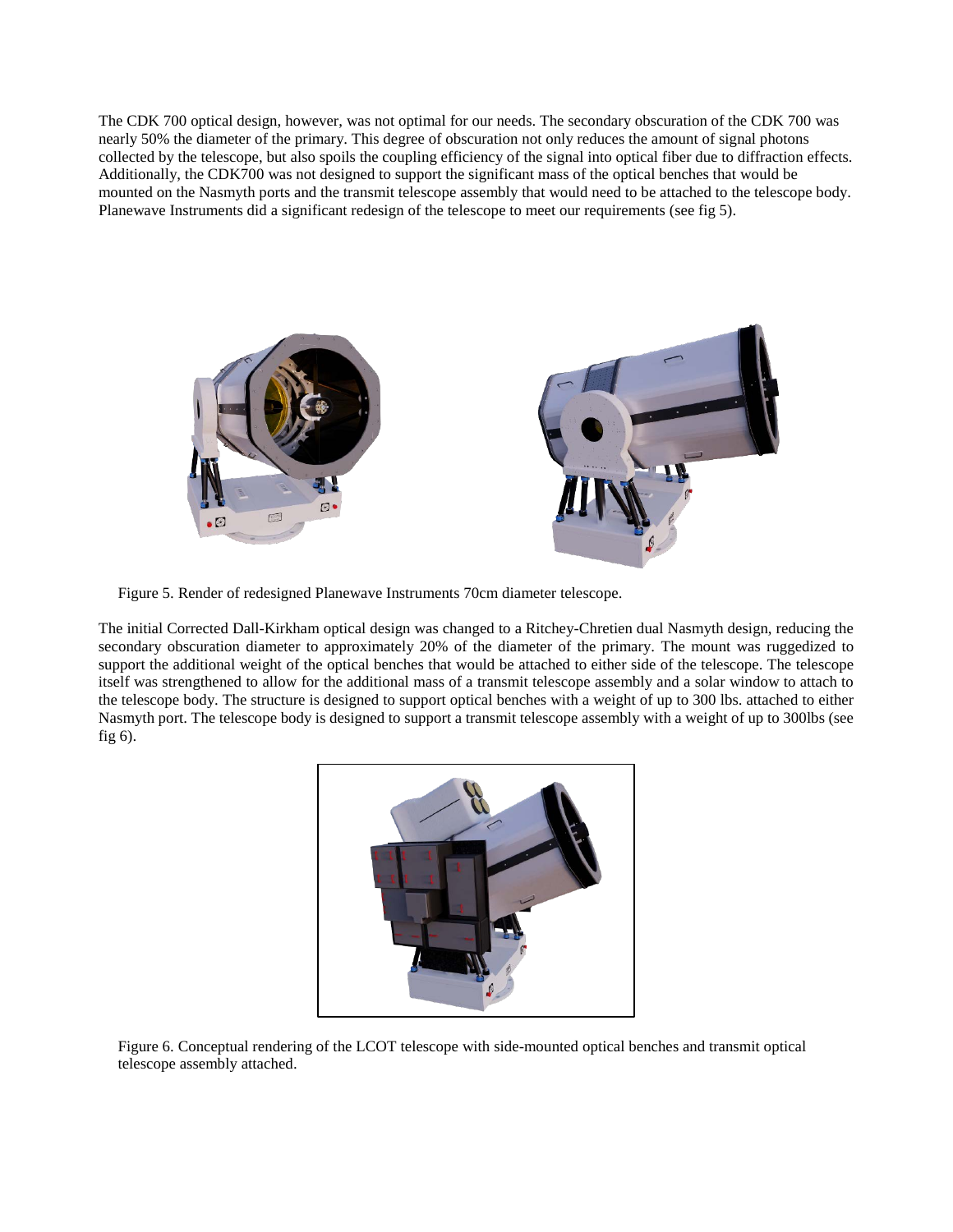The optical axis of the transmit telescope assembly will need to remain co-aligned with the optical axis of the 70cm receive telescope as the telescope moves in elevation. Given the mass of the transmit optical assembly, it is expected there will be some flexure between the transmit and receive optical axes as the telescope moves in elevation to track a target due to the changing gravity vector. In order to counteract this misalignment, the interface plate that mates the two optical assemblies together will have the ability to adjust the tilt of the transmit optical assembly in elevation in order to counteract any drift in co-alignment. This Robotic Piggy-back Mount (RPM) will adjust the tilt of the transmit optical assembly as the telescope changes elevation.

## **2.3 The LCOT optical benches**

The LCOT telescope design includes a rotating tertiary mirror, allowing us to direct received light to one of two optical benches mounted on opposite sides of the telescope. This gives LCOT the ability to field two completely different sets of backend optics, potentially supporting reception of at least two different downlink formats. By designing the optical benches to be as wavelength-agnostic as possible, and ensuring that where wavelength-specific optics are used in the design they are field-changeable, each optical bench could support multiple downlink formats.

There are two broad categories of downlinked laser communication formats that LCOT will need to support: non-coherent formats such as the Pulse Position Modulation (PPM) format to be used on the ARTEMIS 2 mission to the moon, and coherent formats such as the DPSK format that will be used on the Laser Communication Relay Demonstration (LCRD) mission. Coherent communication signals must ultimately be coupled into single mode fiber – this requirement necessitates that LCOT have an AO system included on at least one of its optical benches (see fig 7).

LCOT is procuring an AO system from General Atomics Electromagnetic Systems Group (formerly Guidestar Optical Systems). The AO system will be installed on the port bench. GSFC is designing and will build the port bench optics that will collimate and filter the light and send it to the AO system and will include a wide field camera to assist in acquisition and tracking. The AO system will correct the wave front distortion caused by atmospheric turbulence and couple the signal into a single mode fiber. In situations where it is desired to use the port bench to receive non-coherent communications formats that do not require being coupled into a single mode fiber, the AO system can be reconfigured to correct for tiptilt only, without attempting higher-order correction and couple the signal into a multimode fiber. The starboard optical bench will not have AO and will be used for non-coherent communication formats where the signal can be coupled into a larger multimode fiber. GSFC will design and build the starboard bench optical system.



Figure 4. Illustration showing the Transmit Optical Assembly, and the port and starboard optical benches.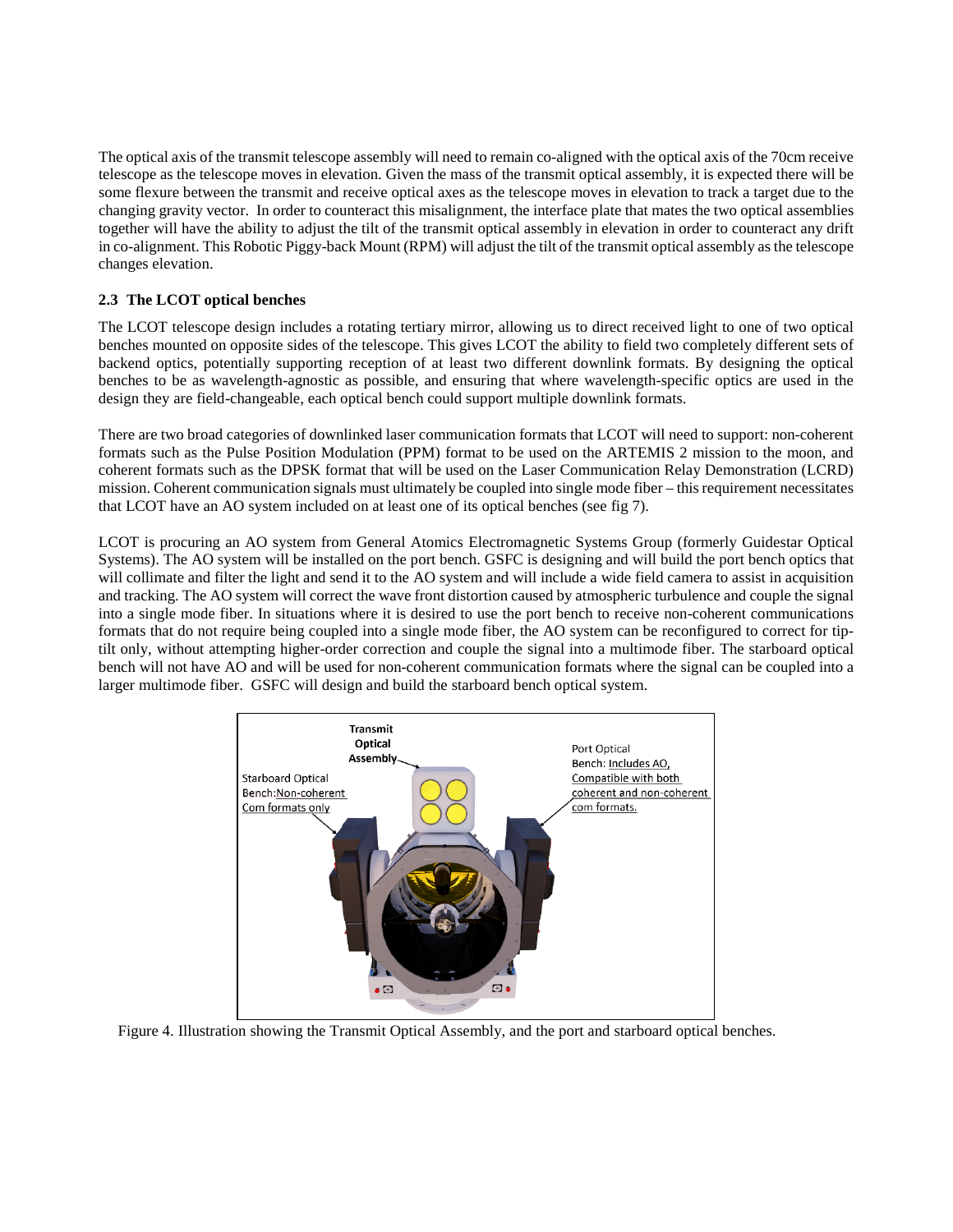#### **2.4 The Transmit Optical assembly**

The transmit optical assembly will be mounted on top of the 70cm diameter receive telescope. The transmit optical assembly will consist of four ~15cm diameter transmit telescopes. Transmitting the uplink as four independent beams allows the uplink to make use of spatial and wavelength diversity to mitigate fading of the uplink signal at the space terminal. The entire transmit optical assembly will be mounted on the RPM that will allow compensation for any flexure in the alignment of the transmit and receive optical axes in elevation.

In order to keep the uplink design as wavelength-agnostic as possible, it will make use of reflective optics. The transmit telescopes use an off-axis parabola design so that there is no secondary obscuration that would spoil the transmitted beam quality. Each of the four transmit telescopes will have its own backend optics assembly that will include a tracking camera and fast steering mirror. The optical design will allow realignment in the field, allowing the transmit optical assembly to be quickly reconfigured to support different missions. The basic design of the transmit optical assembly is being done at GSFC but will be sent out to industry for the final build.

#### **2.5 Adaptive Optics**

In order to receive coherent optical communication formats such as the DPSK format used by LCRD [1], the signal collected by the receive telescope must ultimately be efficiently coupled into a single mode fiber. Uncorrected atmospheric turbulence prevents a large telescope from operating near its diffraction limit and the received signal would be imaged to a spot much larger than the 8μm single mode fiber diameter. This makes it impossible to couple more than a small fraction of the received light into a single mode fiber. In order to allow the telescope to perform near its diffraction limit, the wavefront distortion from turbulence must be removed, and this requires us to make use of sophisticated adaptive optics.

The LCOT project is procuring an AO system from General Atomics Electromagnetic Systems Group. The AO system will be mounted on the port side optics bench, and will provide the optics that collimate and filter the telescope output and send it to the AO system. In defining the specifications for the AO system a Fried parameter,  $r_0$ , of 2cm at 500nm wavelength and 45 degrees elevation angle was assumed. This assumption was based on observations at the LCOT site and translates to a  $r_0$  of approximately 7.8cm at the anticipated communication wavelengths, which are centered at 1550nm. This indicates that for our 70cm aperture a 10x10 sub-aperture deformable mirror would be minimally sufficient for correcting the expected level of turbulence. The AO system that has been procured, however, will utilize 16x16 subapertures and, with a change of relay lenses, could provide correction in the presence of even smaller  $r_0$  conditions given that the deformable mirror has 492 actuators.

One of the most stressing use cases of the AO system will be when tracking a LEO space terminal. The high slew rate of the telescope when tracking a LEO requires high update rates of corrections applied to the deformable mirror. It was specified that the AO will need to correct for a Greenwood frequency in excess of 150Hz based on analysis using the Hufnagel-Valley and Bufton models for  $C_n^2$  and wind speed, respectively, as functions of elevation [2]. Given the specified Greenwood frequency is simply a requirement associated with a certain fiber coupling efficiency, the AO system is expected to have the ability to correct for Greenwood frequencies in excess of 150Hz.

Based on link analysis, the Artemis II lunar mission received flux will be too low to power the Shack-Hartmann wavefront sensor implemented in the AO system. However, the AO system is configurable to bypass the wave-front sensor and only provide tip-tilt correction to couple the received signal into a multimode fiber. This allows the AO system to be used for non-coherent communication formats as well as coherent. Since the Artemis downlink will use non-coherent PPM format [3], coupling the signal into a single mode fiber is not required.

#### **2.6 Pointing and Tracking**

While the Planewave Instruments' mount control software allows the telescope to track satellites when provided a pointing file, there will always exist imperfect knowledge of satellite position; this uncertainty can be substantial, which requires a pointing and tracking approach that can address slew rate and uncertainty without sacrificing required stability. To that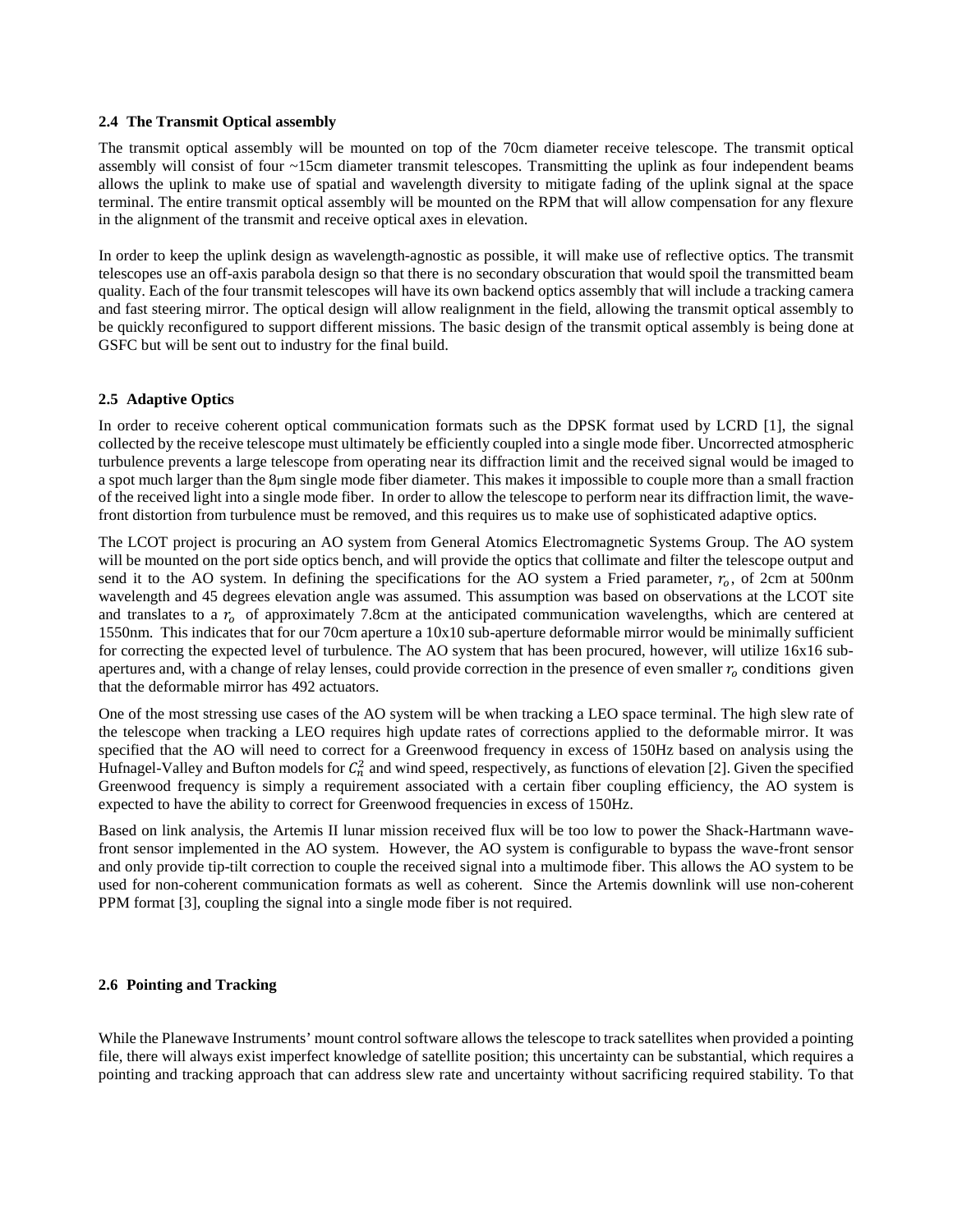end, auto-tracking capability is being developed by the GSFC software team, utilizing Planewave Instruments' mount control software interface to adjust mount tracking.

For the receive tracker, the fast steering mirrors will perform the fine tracking needed to keep the signal coupled into the optical fiber to the modem; for the uplink trackers, the fast steering mirrors will track the downlink and provide the offset required to compensate for range and time of flight (point ahead). Any gross errors will be offloaded to the mount for correction using the Planewave Instruments' mount control software interface, which allows users to send mount offset commands to adjust mount tracking.

After initial acquisition of the downlink, the control software that is being developed will monitor the position of the downlink in the receive telescope's port or starboard side wide field of view camera, depending on the side in use, calculate a mount adjustment using feedback from the receive wide field of camera and tracker fast steering mirrors as needed, then send corrections to the mount via the Planewave Instruments interface to adjust its tracking so that the downlink is kept near the center of the capture range of the uplink and downlink fast steering mirrors.

In this way, once the downlink has been observed in the wide field of view camera, the auto-tracking capability will keep the telescope tracking the downlink, even if initially given an imperfect ephemeris.



Figure 8. Illustration showing the relative fields of view for the downlink wide field of view camera, the uplink narrow field of view tracking cameras, and the downlink narrow field of view tracking camera.

# **3. LCOT GOALS**